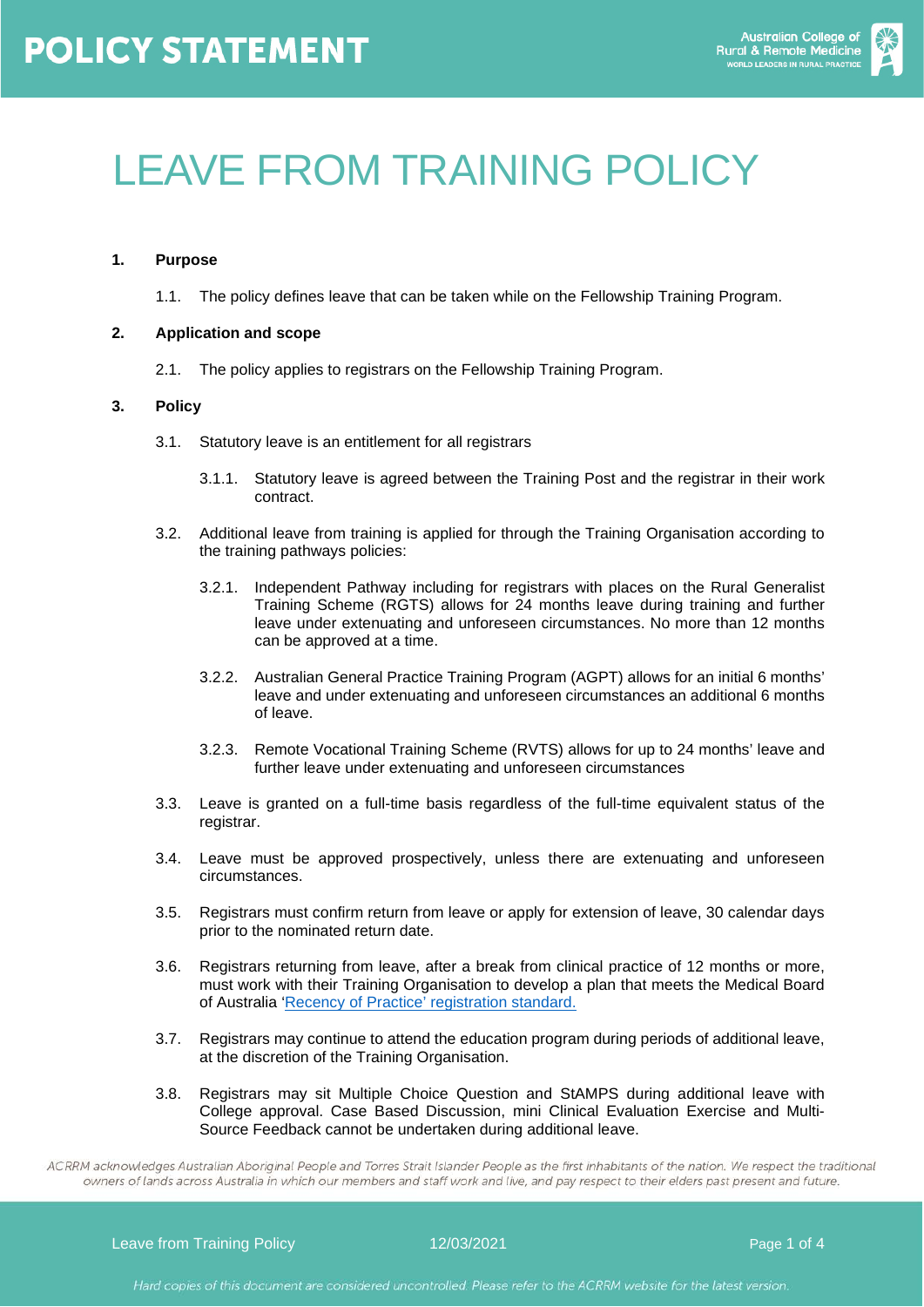

- 3.9. Applications for an extension of an existing Medicare Provider Number or further Medicare Provider Number applications will not be supported by the College for registrars on additional leave
- 3.10. Registrars must maintain ACRRM membership throughout training, including when on additional leave.

# **4. Responsibilities**

- 4.1. Registrars are responsible for submitting leave applications prospectively using the form prescribed by their Training Organisation.
- 4.2. Training Organisations are responsible for approving leave and notifying the College.
- 4.3. The College is responsible for considering policy exemptions for AGPT pathway.

## **5. Related Documentation**

- 5.1. ACRRM Assessment Eligibility policy
- 5.2. ACRRM Performance and Progression policy
- 5.3. AGPT Program Leave policy
- 5.4. RVTS Registrar Leave policy
- 5.5. ACRRM Leave from Training application (IP including RGTS)

#### **6. Definitions**

| Word/Term                                      | Definition (with examples if required)                                                                                                                                                                                                                                                                                                                                                                                            |  |  |  |  |
|------------------------------------------------|-----------------------------------------------------------------------------------------------------------------------------------------------------------------------------------------------------------------------------------------------------------------------------------------------------------------------------------------------------------------------------------------------------------------------------------|--|--|--|--|
| <b>Additional Leave</b>                        | Leave taken by a registrar when not working or undertaking work that is not<br>able to count towards Training Time                                                                                                                                                                                                                                                                                                                |  |  |  |  |
| Extenuating and<br>unforeseen<br>circumstances | Extenuating and Unforeseen Circumstances are defined as circumstances<br>which were unforeseen and outside a registrar's control when they<br>accepted a place on the AGPT Program. These circumstances will not be<br>considered as unforeseen if it can be determined that the circumstances<br>were known or reasonably should have been known by the registrar prior<br>to the acceptance of their place on the AGPT Program. |  |  |  |  |
|                                                | Examples of extenuating circumstances may include, but are not limited to:<br>III-health (other than minor illnesses)<br>(i)<br>(ii)<br>Deterioration of an existing medical condition that can no longer<br>be managed in the current location<br><b>Bereavement</b><br>(iii)<br>Acute personal/emotional circumstances<br>(iv)<br>Hospitalisation<br>(v)                                                                        |  |  |  |  |

ACRRM acknowledges Australian Aboriginal People and Torres Strait Islander People as the first inhabitants of the nation. We respect the traditional owners of lands across Australia in which our members and staff work and live, and pay respect to their elders past present and future.

Leave from Training Policy **12/03/2021 Page 2 of 4**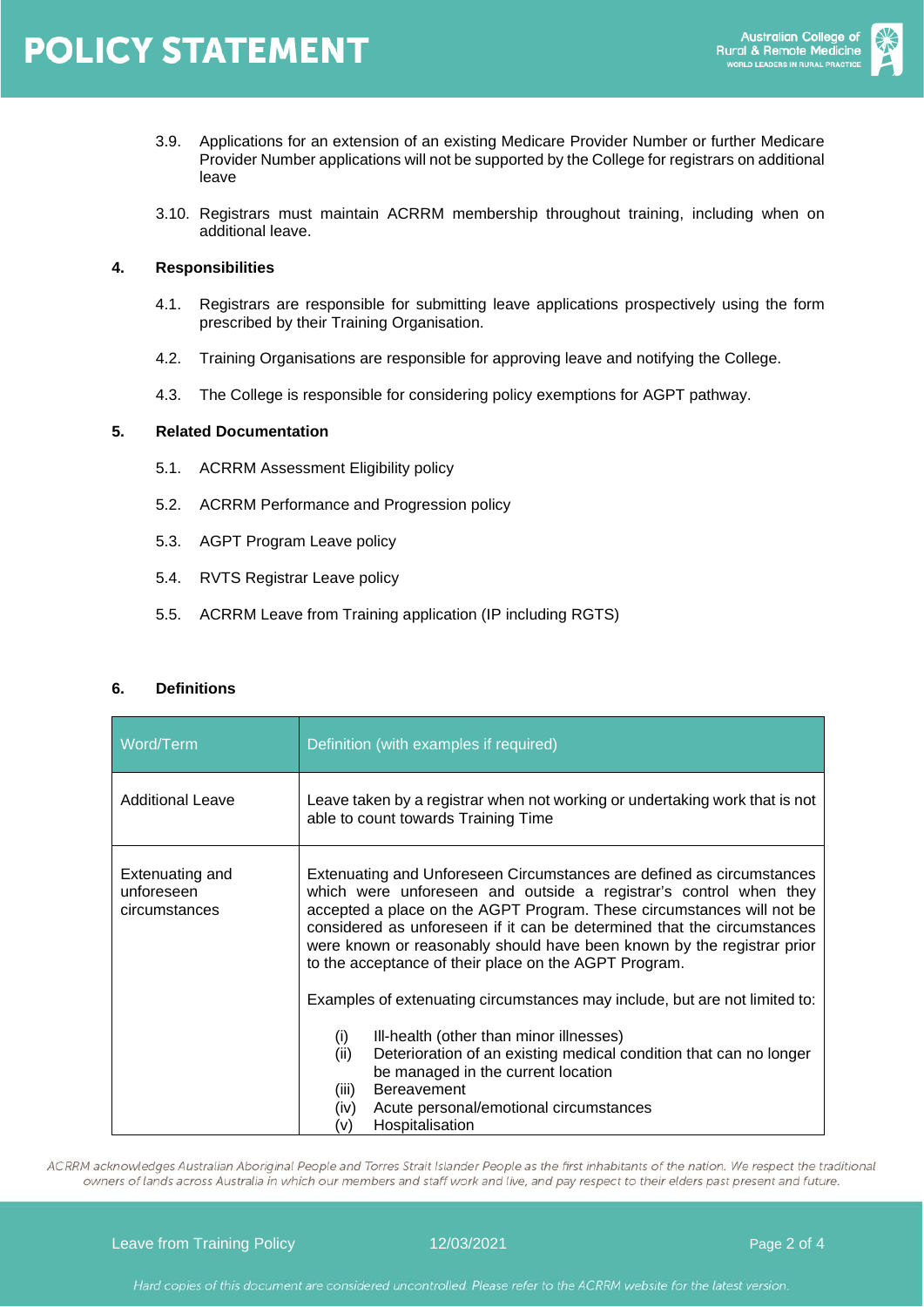

|                              | Illness of an Immediate Family Member<br>(vi)<br>(vii) A major change to a registrar's personal circumstances or<br>(viii) An involuntary change in a spouse's employment.<br>All applications and requests pertaining to Extenuating and Unforeseen<br>Circumstances of the registrar will be considered on a case by case basis.                                                                                                                 |  |  |  |  |
|------------------------------|----------------------------------------------------------------------------------------------------------------------------------------------------------------------------------------------------------------------------------------------------------------------------------------------------------------------------------------------------------------------------------------------------------------------------------------------------|--|--|--|--|
| Immediate Family<br>Members  | Immediate Family Member means the registrar's parents (mother, father,<br>and step parents), siblings, spouse/partner/de facto/fiancé, child/children<br>and anyone for whom the registrar has primary carer responsibility.                                                                                                                                                                                                                       |  |  |  |  |
| <b>Training Organisation</b> | A training organisation is the organisation who is responsible for training<br>delivery and ensuring that training requirements are met. This is the<br>Regional Training Organisations on the Australian General Practice<br>Training (AGPT) program, Remote Vocational Training Scheme (RVTS) on<br>this scheme or ACRRM on the Independent Pathway (IP) including for<br>registrars with places on the Rural Generalist Training Scheme (RGTS). |  |  |  |  |
| <b>Training Pathway</b>      | Pathways accredited to deliver the Fellowship Training Program: Australian<br>General Practice Training (AGPT), Remote Vocational Training Scheme<br>(RVTS), and, Independent Pathway (IP) including Rural Generalist Training<br>Scheme (RGTS) places.                                                                                                                                                                                            |  |  |  |  |
| <b>Training Post</b>         | Facilities accredited by the ACRRM to provide training on the ACRRM<br>Training Program.                                                                                                                                                                                                                                                                                                                                                           |  |  |  |  |
| <b>Statutory Leave</b>       | Leave legislated for by State/territory or Federal government, including<br>Parental leave, Sick leave and Carer's leave.                                                                                                                                                                                                                                                                                                                          |  |  |  |  |
| <b>Education Program</b>     | The education that is provided during training, this may be provided by the<br>training post, Training Organisation or the College.                                                                                                                                                                                                                                                                                                                |  |  |  |  |

# **7. Revision History**

#### **Policy information**

| <b>Policy Contact</b><br>and Author | Kyra Moss<br>Lynn Saul | <b>Approving Body:</b>           | Board                                                                                |
|-------------------------------------|------------------------|----------------------------------|--------------------------------------------------------------------------------------|
| Status:                             | Final                  | Review period:                   | Three years                                                                          |
| Policy No and<br><b>Version:</b>    | T5 V1.0/2021           | Next review date:                | December 2022                                                                        |
| <b>Effective Date:</b>              | 1 July 2020            | <b>Document Location:</b>        | <b>ACRRM Admin/Policies/Program</b><br>Policies/Training Program polices and<br>regs |
| Responsible<br>Officer:             | Lynn Saul              | <b>Policy System</b><br>Manager: | Mary Jane Streeton                                                                   |

ACRRM acknowledges Australian Aboriginal People and Torres Strait Islander People as the first inhabitants of the nation. We respect the traditional owners of lands across Australia in which our members and staff work and live, and pay respect to their elders past present and future.

Leave from Training Policy **12/03/2021 Page 3 of 4**